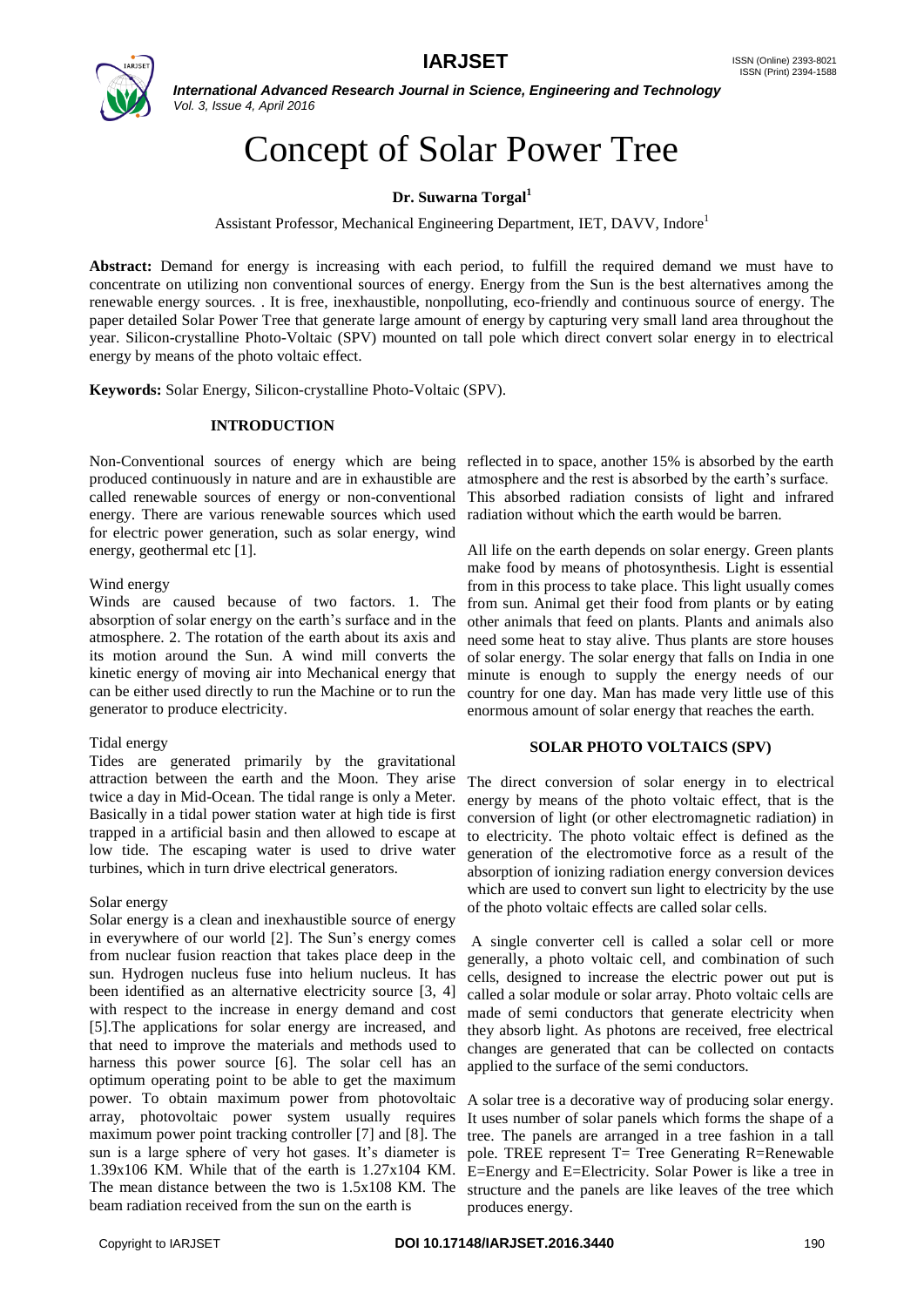

*International Advanced Research Journal in Science, Engineering and Technology Vol. 3, Issue 4, April 2016*

## **SOLAR POWER TREE: WORKING**

One of the big challenges in the solar industry is to maximize solar electricity output while keeping down the installation cost. Solar photovoltaic (PV), which uses photovoltaic cells to convert the sun's rays directly into electricity. Photo Voltaic is now very popular. During the period of 2000-2011, PV constituted the fastest growing renewable energy source.

Solar energy emits far less emissions than do fossil fuel energy sources. Solar cells create electricity by converting photons of light into electrons. Solar cell producing direct current, this DC current is converted to alternating current, by using inverter.

Solar PV modules will be fixed throughout the tall pole having a pattern of spiralling phyllotaxy with the adjustment of load distribution over the pillar for its balancing. At the sametime the pattern is so adjusted that the top panels wouldn't hinder the bottom panel from getting the maximum sun light in a day time. The panels will be facing towards the sun at an angle as required so that they can get maximum solar energy for whole day.

The Solar Power Tree [9] as shown in figure 1 consists of mainly five component. Solar panels, Long Pole, LDEs, Batteries and Stems for connecting the panels. Solar Trackor mounts mechanically move the PV panels over the course of a day so that they directly face the sun at all times.

Solar tracking systems are utilized to continually orient photovoltaic panels to the sun and can help make best use of the investment in Solar Power Tree. Solar trackers generate more electricity than their stationary counterparts due to an increased direct exposure to solar rays. Solar trackers are highly efficient installations.







Figure 2

#### **Solar Power Tree: Application**

The solar power tree resembles a real tree, but the branch is changed for solar panels, that produce energy from the sun. It does not provide just solar energy. It also provides station to charge your smart-phones and tablets, cold water drinking fountain, a charged computer monitor, decorative night lightning, shed to park vehicles. The solar power trees can be planted on the road sides, service roads as it required very small land area as shown in the figure 2. Solar energy emits very less emissions as compare to other fossil fuel energy sources: apart from emissions released during the construction and installation, solar power is a carbon-neutral energy source.

There are many factors responsible to believe that solar energy will take a leading role in addressing the climate crisis and future aspects. At the same time, solar energy is becoming more economical and required less maintenances. The structure is also built with a rechargeable battery that stores power for cloudy days and lights up LEDs at night. Solar power Tree harnesses solar power to charge mobile devices, cool water, and provide free WiFi for communities.

#### **CONCLUSION**

In the world, oil is running out and it is estimated that 80% of the world's supply will be consumed in our lifetimes. Coal supplies appear to be very large but this stock is also stock out if rapidly uses. Nuclear power having a dangerous aspect. Thus unconventional energy sources such as geothermal, ocean tides, wind and sun is best option to meet future energy requirements. Cultivable land is the greatest crisis of the earth rather it is already a burning crisis in major countries, the cultivable land is god of the farmers, if used for other than agriculture, it will be unpredictable loss to the society. Therefore Solar Power Tree is very efficient to capture large amount of solar energy by utilizing a very small surface area of valuable land.